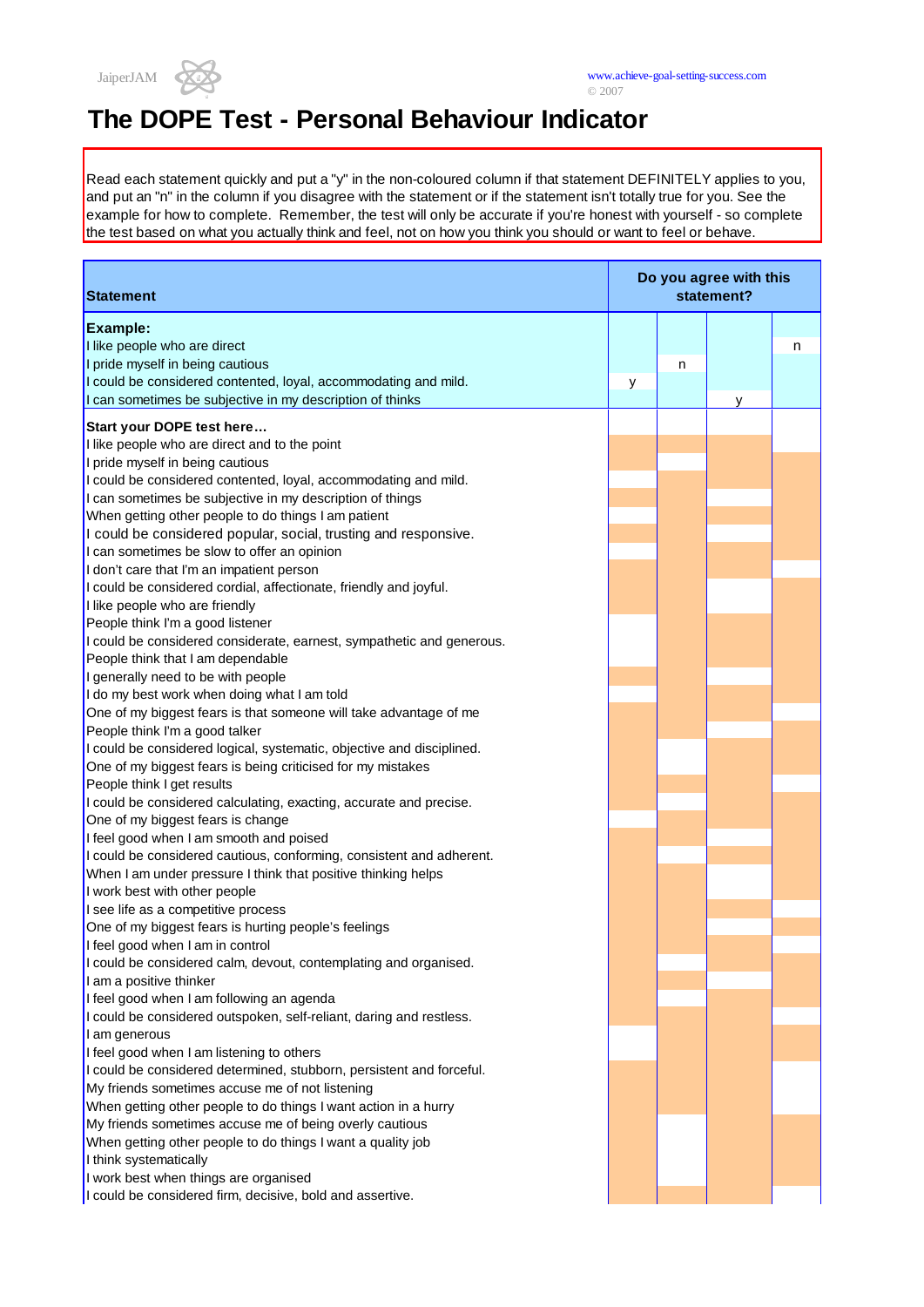

Read each statement quickly and put a "y" in the non-coloured column if that statement DEFINITELY applies to you, and put an "n" in the column if you disagree with the statement or if the statement isn't totally true for you. See the example for how to complete. Remember, the test will only be accurate if you're honest with yourself - so complete the test based on what you actually think and feel, not on how you think you should or want to feel or behave.

| <b>Statement</b>                                                           |               | Do you agree with this<br>statement? |     |                 |  |
|----------------------------------------------------------------------------|---------------|--------------------------------------|-----|-----------------|--|
| I am self-reliant                                                          |               |                                      |     |                 |  |
| I work best in a pleasant environment                                      |               |                                      |     |                 |  |
| I could be considered eager, inquisitive, direct and adventurous.          |               |                                      |     |                 |  |
| People think that I am accurate with facts and figures                     |               |                                      |     |                 |  |
| My friends sometimes accuse me of procrastinating                          |               |                                      |     |                 |  |
| I do my best work when working with others                                 |               |                                      |     |                 |  |
| People think that I am enthusiastic                                        |               |                                      |     |                 |  |
| I generally need to be given time to adjust to change                      |               |                                      |     |                 |  |
| I do my best work when following the rules                                 |               |                                      |     |                 |  |
| I like people who are accurate                                             |               |                                      |     |                 |  |
| People think I'm a perfectionist                                           |               |                                      |     |                 |  |
| I could be considered willing, manageable and serving.                     |               |                                      |     |                 |  |
| When I am under pressure I think that a logical approach is necessary      |               |                                      |     |                 |  |
| I generally need to be encouraged                                          |               |                                      |     |                 |  |
| I see life as an exercise in patience and tolerance                        |               |                                      |     |                 |  |
| When I am under pressure I remain calm                                     |               |                                      |     |                 |  |
| I work best in an environment that is free                                 |               |                                      |     |                 |  |
| I see life as helping others                                               |               |                                      |     |                 |  |
| I can sometimes be too precise in my interpretations                       |               |                                      |     |                 |  |
| When getting other people to do things I help as much as possible          |               |                                      |     |                 |  |
| I could be considered optimistic, jovial, playful and enthusiastic.        |               |                                      |     |                 |  |
| People think that I am direct and to the point                             |               |                                      |     |                 |  |
| My friends sometimes accuse me of talking too much                         |               |                                      |     |                 |  |
| I do my best work when working by myself                                   |               |                                      |     |                 |  |
| I can sometimes be blunt                                                   |               |                                      |     |                 |  |
| I am generally satisfied with my lot in life                               |               |                                      |     |                 |  |
| I could be considered expressive, talkative, participating and convincing. |               |                                      |     |                 |  |
| When I am under pressure I feel challenged and I love it!                  |               |                                      |     |                 |  |
| I generally need to be given frank directions                              |               |                                      |     |                 |  |
| I see life as a step by step process                                       |               |                                      |     |                 |  |
| I like people who are loyal                                                |               |                                      |     |                 |  |
| I pride myself in being optimistic                                         |               |                                      |     |                 |  |
| I could be considered kind, modest, obedient and unselfish.                |               |                                      |     |                 |  |
|                                                                            |               |                                      |     |                 |  |
| Now, add the total number of "y" in each column:                           | No. of "Y"    |                                      |     |                 |  |
| Now add the total number of "n" in each column:                            | No. of "N"    |                                      |     |                 |  |
|                                                                            |               |                                      |     |                 |  |
| Now take the No. of "N" from the No. of "Y":                               | "Y" minus "N" |                                      |     |                 |  |
| Now plot these results on the graph below.                                 |               | Dove                                 | Owl | Peacock   Eagle |  |
| (See the example below/ on the next printed page)                          |               |                                      |     |                 |  |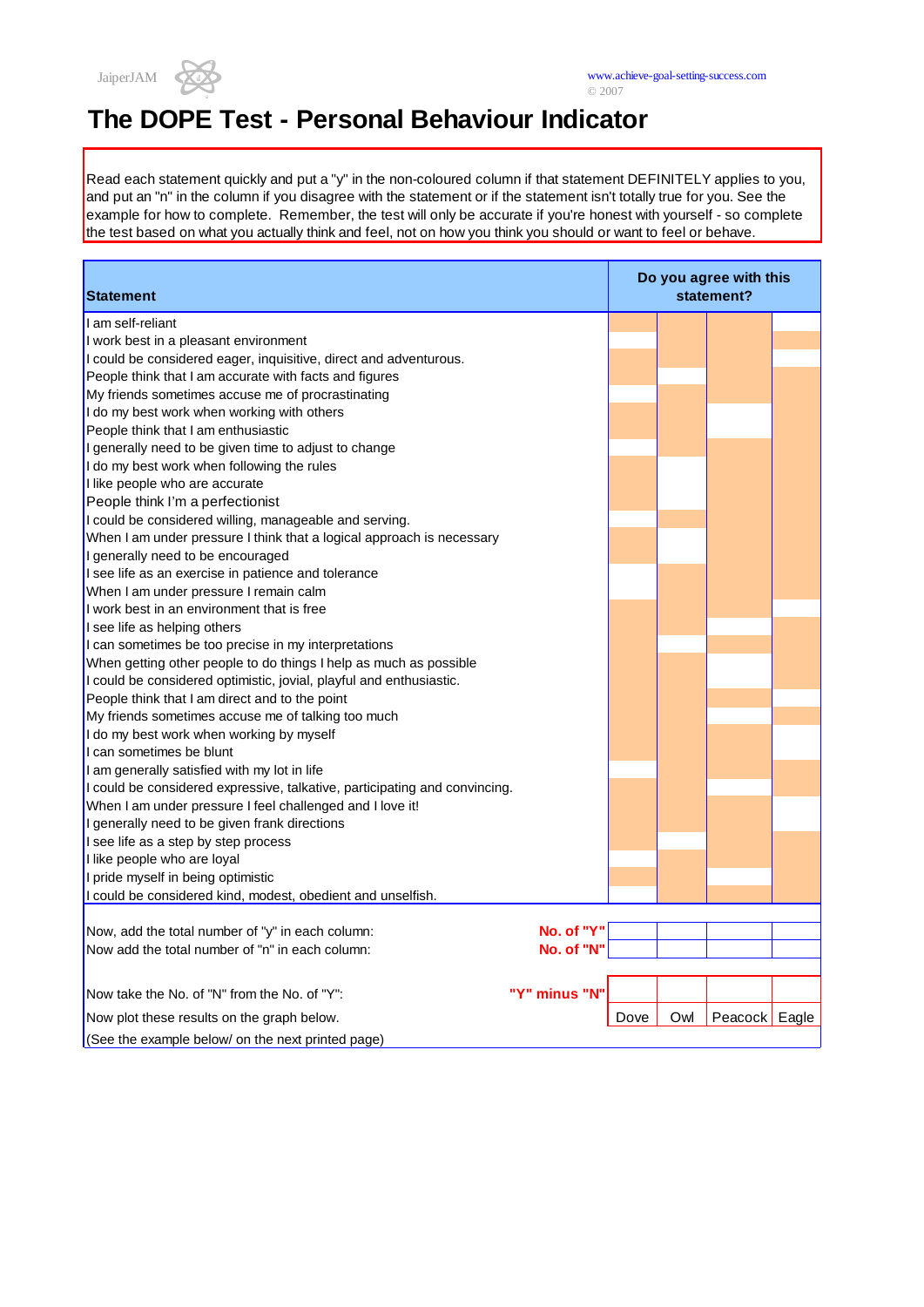

Read each statement quickly and put a "y" in the non-coloured column if that statement DEFINITELY applies to you, and put an "n" in the column if you disagree with the statement or if the statement isn't totally true for you. See the example for how to complete. Remember, the test will only be accurate if you're honest with yourself - so complete the test based on what you actually think and feel, not on how you think you should or want to feel or behave.

| <b>Statement</b>                                                                                                                                                                                                                                           |                          |      |     |                       | Do you agree with this<br>statement? |  |  |
|------------------------------------------------------------------------------------------------------------------------------------------------------------------------------------------------------------------------------------------------------------|--------------------------|------|-----|-----------------------|--------------------------------------|--|--|
|                                                                                                                                                                                                                                                            | <b>DOPE Test Results</b> |      |     |                       |                                      |  |  |
|                                                                                                                                                                                                                                                            | 20                       |      |     |                       |                                      |  |  |
|                                                                                                                                                                                                                                                            | 15                       |      |     |                       |                                      |  |  |
|                                                                                                                                                                                                                                                            | 10                       |      |     |                       |                                      |  |  |
|                                                                                                                                                                                                                                                            | 5                        |      |     |                       |                                      |  |  |
|                                                                                                                                                                                                                                                            | 0                        |      |     |                       |                                      |  |  |
| Relative Score                                                                                                                                                                                                                                             | $-5$                     | Dove | Owl | Peacock               | Eagle                                |  |  |
|                                                                                                                                                                                                                                                            | $-10$                    |      |     |                       |                                      |  |  |
|                                                                                                                                                                                                                                                            | $-15$                    |      |     |                       |                                      |  |  |
|                                                                                                                                                                                                                                                            | $-20$                    |      |     |                       |                                      |  |  |
|                                                                                                                                                                                                                                                            |                          |      |     | <b>Behaviour Type</b> |                                      |  |  |
| Interpretation:                                                                                                                                                                                                                                            |                          |      |     |                       |                                      |  |  |
| What behaviours are above the line?<br>What behaviours are below the line?<br>Are any behaviours above the line more dominant than others?<br>Are they all much the same?                                                                                  |                          |      |     |                       |                                      |  |  |
| Behaviours above the line indicate preferred behaviours, whereas behaviours below the line are the ones that you<br>don't show any preference towards and would be considered 'uncharacteristic for you'.                                                  |                          |      |     |                       |                                      |  |  |
| It's not unusual to have 2 (or sometimes 3) behaviours with a similar strength. In this case, it just shows that you are<br>well balanced' from a behaviour point of view and exhibit characteristics of several behaviour types.                          |                          |      |     |                       |                                      |  |  |
| Read the descriptions for all behaviour types - do you agree?                                                                                                                                                                                              |                          |      |     |                       |                                      |  |  |
| Read the information on your preferred behaviour patterns (the biggest ones above the line) to learn about your<br>'needs and wants', and how you can use this information to improve your life's performance and your relationships<br>with other people. |                          |      |     |                       |                                      |  |  |
| Don't agree with the outcome? Make sure you were completely honest and only said "y" to the statements that<br>DEFINITELY describe how you feel/ think. If any were 'doubtful', change these to "n" and recalculate.                                       |                          |      |     |                       |                                      |  |  |